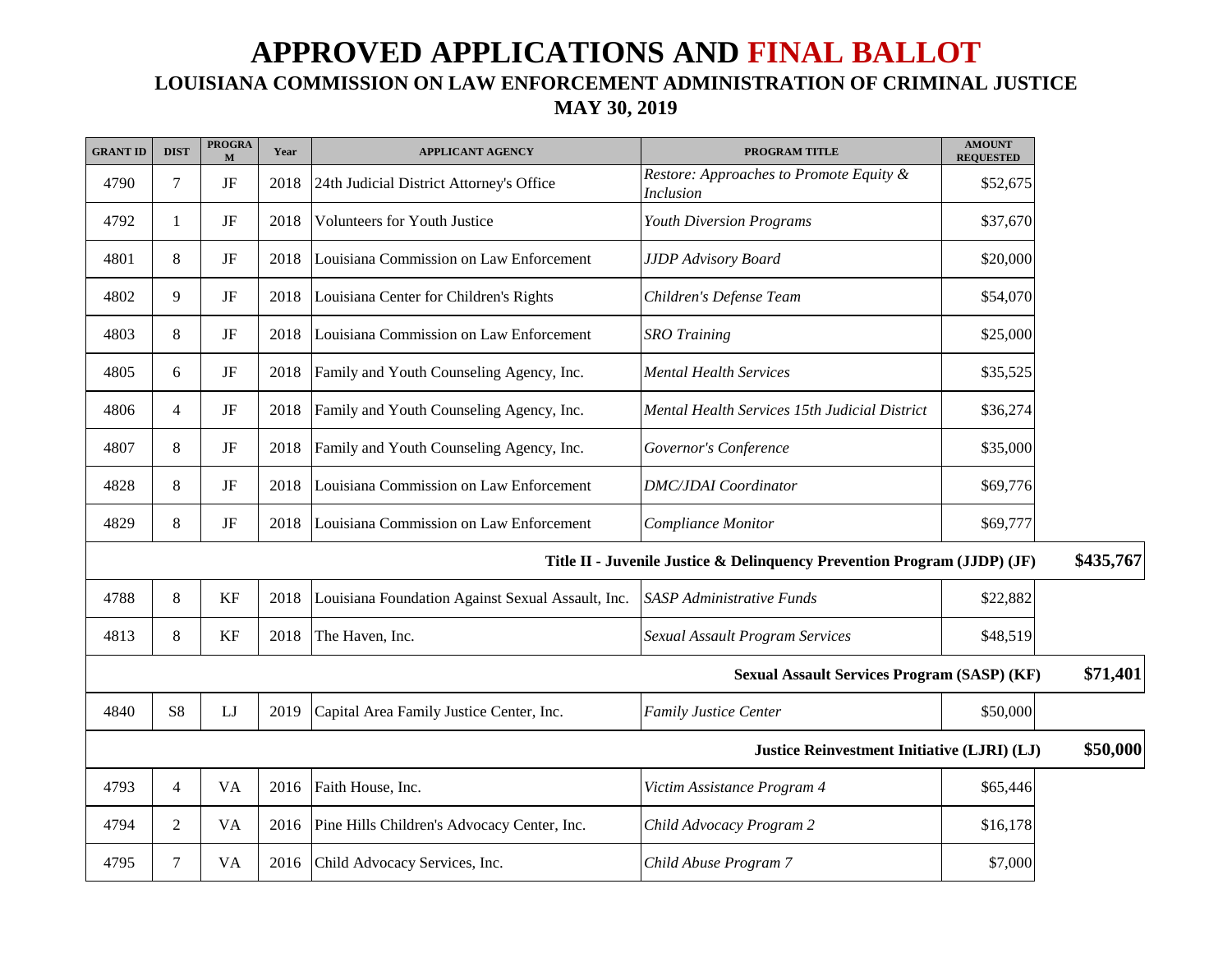| <b>GRANT ID</b> | <b>DIST</b>    | <b>PROGRA</b><br>$\mathbf{M}$ | Year | <b>APPLICANT AGENCY</b>                                                     | PROGRAM TITLE                                         | <b>AMOUNT</b><br><b>REQUESTED</b> |
|-----------------|----------------|-------------------------------|------|-----------------------------------------------------------------------------|-------------------------------------------------------|-----------------------------------|
| 4796            | 7              | <b>VA</b>                     | 2016 | 24th Judicial District Attorney's Office                                    | Victim Assistance Program 7                           | \$38,092                          |
| 4797            | 7              | <b>VA</b>                     | 2016 | St. Bernard Battered Women's Program, Inc.                                  | Domestic Violence Program 7                           | \$8,000                           |
| 4798            | 8              | <b>VA</b>                     | 2017 | Family and Youth Service Center                                             | Child Survivors of Violent Crimes 8                   | \$320,600                         |
| 4800            | 8              | <b>VA</b>                     | 2017 | Louisiana District Attorney's Association                                   | Victims Assistance Program 8                          | \$170,000                         |
| 4804            | 1              | <b>VA</b>                     | 2016 | Project Celebration, Inc.                                                   | Victim Assistance Program 1                           | \$36,870                          |
| 4809            | 6              | <b>VA</b>                     | 2016 | Family and Youth Counseling Agency, Inc.                                    | Children's Advocacy Program 6                         | \$46,440                          |
| 4811            | $\overline{4}$ | <b>VA</b>                     | 2016 | The Center for Children and Families, Inc. -<br>Serving Northeast Louisiana | Child Abuse Program 4                                 | \$5,000                           |
| 4812            | 5              | <b>VA</b>                     | 2017 | 20th Judicial District Attorney's Office                                    | Victim Assistance Program 5                           | \$16,348                          |
| 4816            | $\overline{2}$ | <b>VA</b>                     | 2016 | Northeast Louisiana Substance Abuse, Inc.                                   | Victim Outreach Program 2                             | \$27,299                          |
| 4817            | 8              | <b>VA</b>                     | 2017 | Jena Band of Choctaw Indians                                                | Native American Victims Assistance Program<br>8       | \$87,747                          |
| 4820            | $\overline{7}$ | <b>VA</b>                     | 2016 | Terrebonne Parish Consolidated Government -<br>Houma Police Department      | Crime Victim Assistance 7                             | \$81,779                          |
| 4823            | $\tau$         | <b>VA</b>                     | 2016 | Children's Advocacy Center - Hope House                                     | Child Abuse Program 7                                 | \$4,692                           |
| 4827            | $\overline{2}$ | <b>VA</b>                     | 2017 | Northeast Louisiana Substance Abuse, Inc.                                   | Victim Assistance Program 2                           | \$78,296                          |
| 4831            | 7              | <b>VA</b>                     | 2016 | 32nd Judicial District Attorney's Office                                    | Victim Assistance Program 7                           | \$10,826                          |
| 4832            | 8              | <b>VA</b>                     | 2016 | Louisiana Commission on Law Enforcement                                     | <b>Online Victim Notification Program 8</b>           | \$469,833                         |
| 4833            | $8\,$          | <b>VA</b>                     | 2017 | Louisiana Commission on Law Enforcement                                     | Training for Law Enforcement 8                        | \$28,000                          |
| 4834            | 8              | <b>VA</b>                     | 2017 | Louisiana Commission on Law Enforcement                                     | LA VINE 8                                             | \$300,000                         |
|                 |                |                               |      |                                                                             | Victims of Crime Act - Victims Assistance (VOCA) (VA) |                                   |
| 4772            | $8\,$          | <b>WF</b>                     |      | 2018 United Houma Nation, Inc.                                              | Cafa Ogla: One People to STOP Violence                | \$31,364                          |